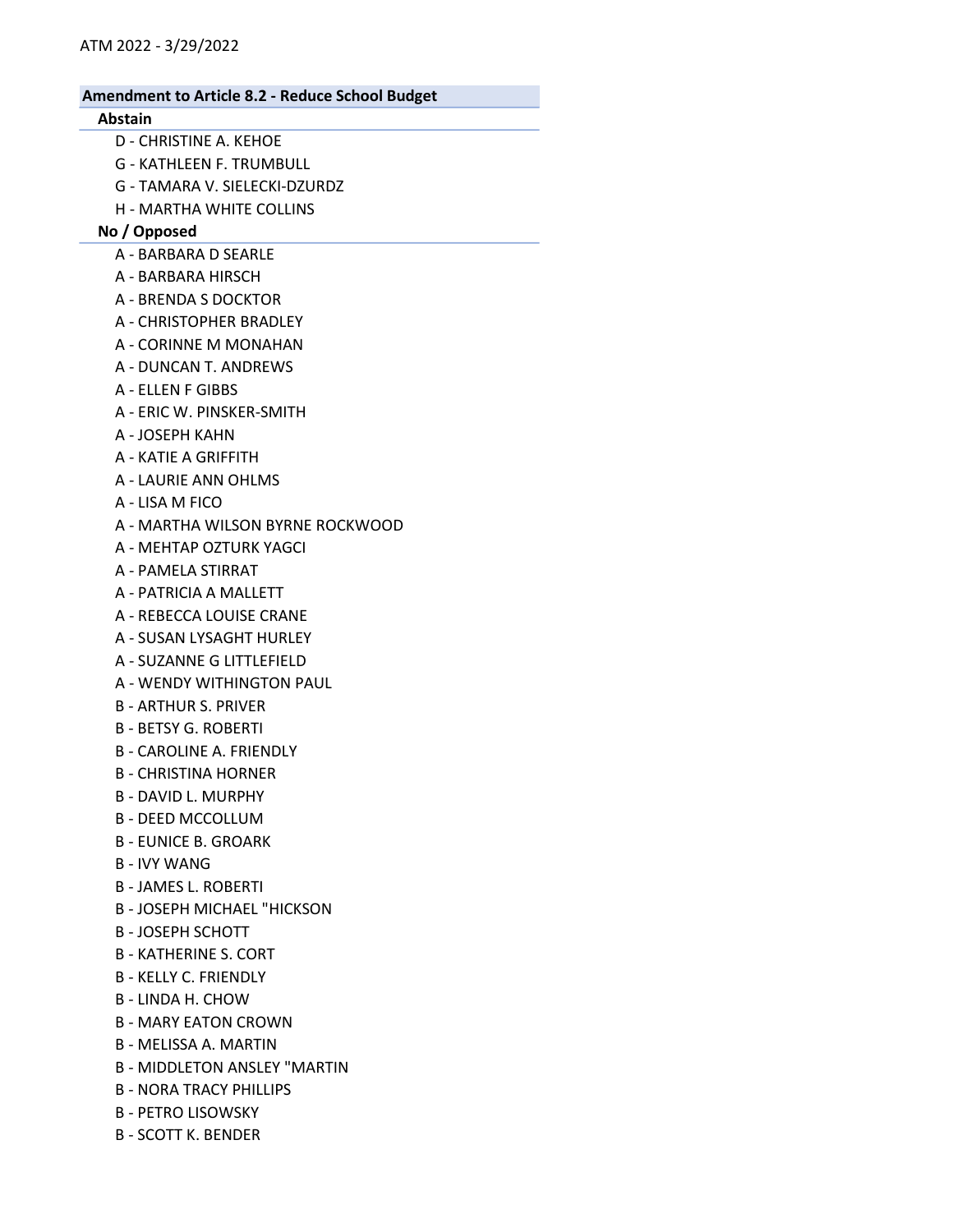- B SKYE JACOBS
- C AMY SB GOTTSCHALK
- C ANDREA N. WARD
- C ANN M. HOWLEY
- C ANN WELKE RAPPAPORT
- C BEATRICE BEZMALINOVIC DHEBAR
- C CHRISTINE S. MIZZI
- C ELIZABETH LASHWAY
- C HOLLY M. GRACE
- C LINDA OLIVER GRAPE
- C LOIS C. SULLIVAN
- C LUCIENNE V. RONCO
- C LUCY ROONEY KAPPLES
- C MARCIA TESTA SIMONSON
- C MARTIN JAY "MCHALE
- C PAMELA POSEY
- C SARA H. RAVERET
- C SARAH H. PEDERSEN
- C SHANI M. DEFINA
- C SHARON L. GRAY
- C SUSAN K. MAGGIONI
- C THOMAS H. ULFELDER
- C WENDY HARRIS GARBER
- D ANN-MARA S. LANZA
- D CAROL ALMEDA-MORROW
- D CRAIG EDWARD MACK
- D DIANE E. HALL
- D ELIZABETH H. SHLALA
- D ELIZABETH SULLIVAN WOODS
- D ETHAN I. DAVIS
- D GAIL FRANCES SULLIVAN
- D IAN COHEN
- D ILLANA S. NISSENBAUM
- D JOHN D. LANZA
- D JOHN SCHULER
- D LAURA ROBERT-FRAGASSO
- D LAURA SCHOTSKY OLTON
- D LINA EVE VITA MUSAYEV
- D MARGIE PALLADINO
- D MARK B. BENJAMIN
- D MARY BETH GRIMM
- D MASON R. SMITH
- D MAURA MURPHY
- D PATTI QUIGLEY
- D QUENTIN S. PRIDEAUX
- D RICHARD D. "HILL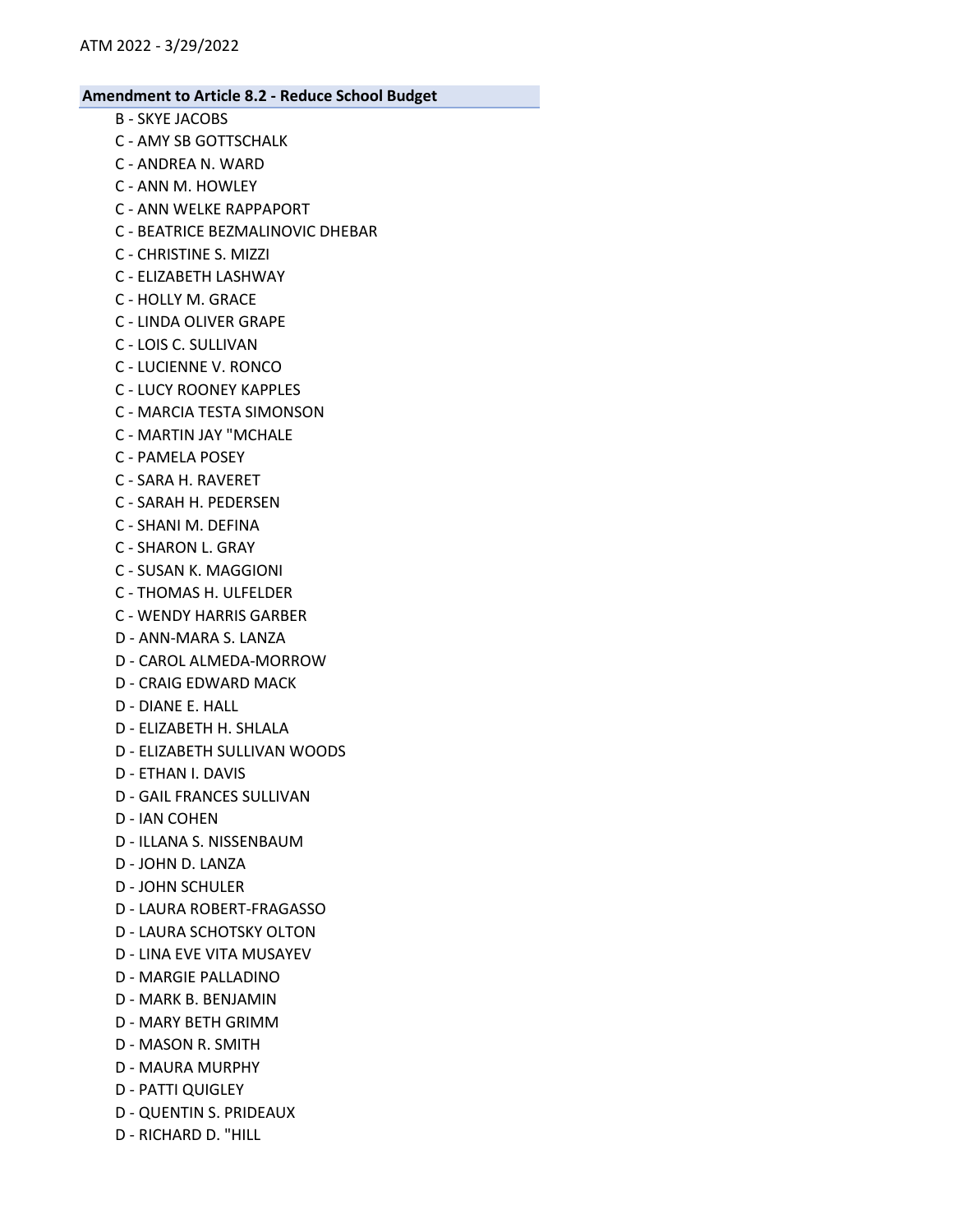- D SANDRA SABA JOSEPH
- D STEPHEN G. MURPHY
- D W. ARTHUR "GARRITY
- E CAREN PARKER
- E JESSICA BETH GRAHAM
- E JOAN GAUGHAN
- E JOHN FREDERICK ERHARD
- E KATHERINE K. MACDONALD
- E KATHERINE L. "BABSON
- E KEVIN J. MACDONALD
- E LAURENCE D. SHIND
- E LISE M. OLNEY
- E MARLA L. ROBINSON
- E MARY GARD
- E NANCY L. GOODEN WESTENBERG
- E PAUL A. CRAMER
- E RAINA C. MCMANUS
- E RANI ELWY
- E REGINA C. LAROCQUE
- E RUSSELL THOMAS GENTRY
- E SUSAN E. RYAN
- E THOMAS J. MACDONALD
- E TIMOTHY W. FULHAM
- E WENDY A. HAERING-ENGELS
- E WENDY S. BECK VON PECCOZ
- F ANNE P. COHEN
- F CHRISTINE SWENSON LAWRENCE
- F CYNTHIA C. EDWARDS
- F DAVID LIVINGSTON
- F ELAINE M. PUTNAM
- F ELIZABETH LANGE
- F ELIZABETH MAY
- F FREDERIC W. RIPLEY
- F HOPE CROSIER
- F JAY PROSNITZ
- F JULIE RISING BRYAN
- F LISA COLLINS
- F MICHAEL J. MASTRIANNI
- F MICHELE DRAGON LIVINGSTON
- F NIKI BRINKMAN-OFENLOCH
- F SALVATORE "DEFAZIO
- F SHAWN BAKER
- F SUSAN KAGAN LANGE
- F VICTORIA J. OSTLER
- F VIRGINIA LEE FERKO
- G ALICE HANLON PEISCH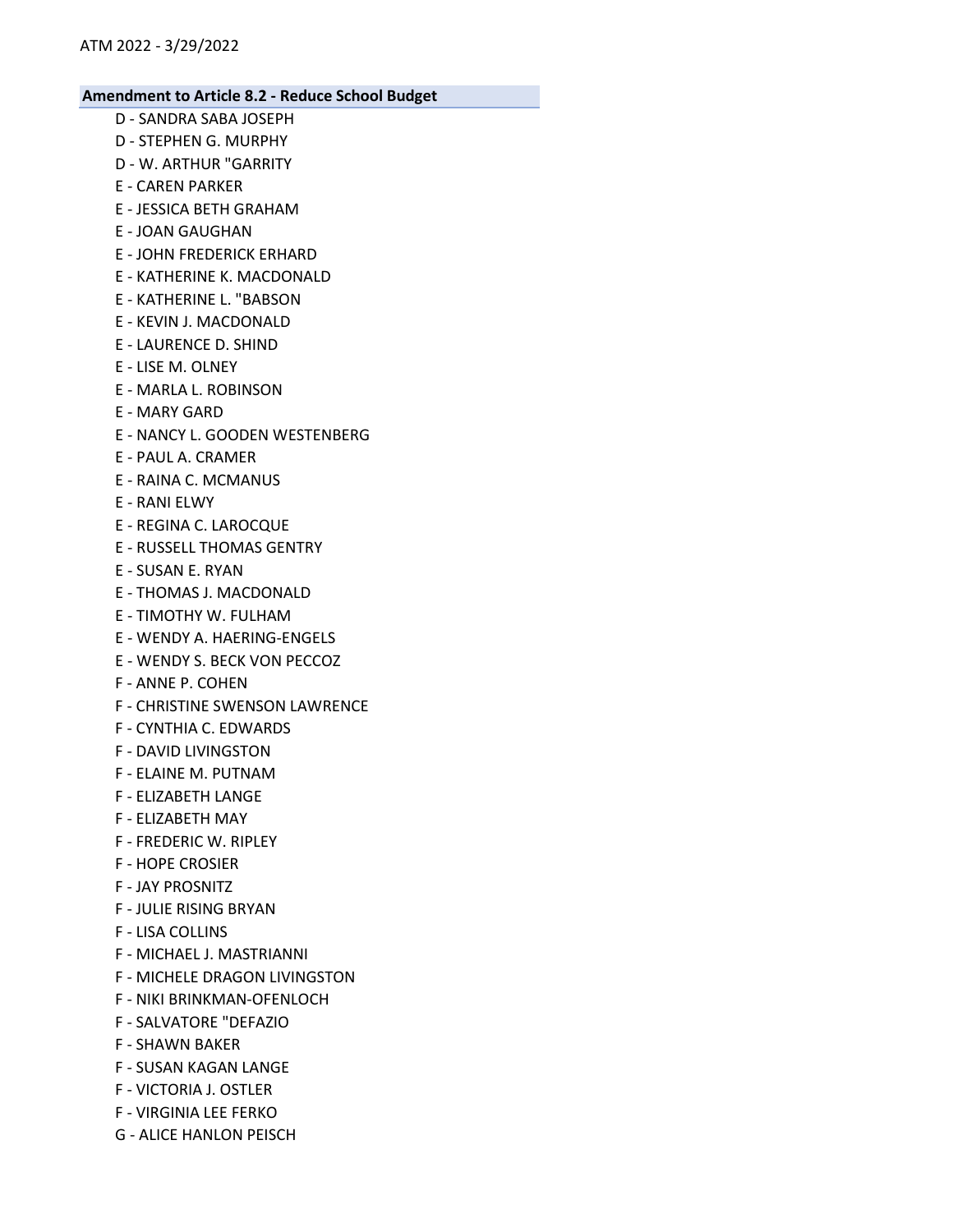- G ANDREW A. WILSON
- G CRAIG L. COHEN
- G DIANE CAMPBELL
- G DOUGLAS W. SMITH G - EDWARD D. FOLLAND
- G JANET Z. GIELE
- G JE'LESIA JONES
- G JOAN HACKETT CODY
- G JUDSON L. JAFFE
- G KARL HAMMOND
- G MARJORIE R. FREIMAN
- G MARY ANN CLUGGISH
- G MICHAEL R. TOBIN
- G PARKER MORSE
- G PAUL H. MERRY
- G PETER SOLOMON
- G PHILIPPA BIGGERS
- G SUSAN A. MANGIACOTTI
- G THADDEUS A. HEUER
- G TODD M. COOK
- H BARBARA H. MCMAHON
- H CATHERINE C. MIRICK
- H CHRISTINA WHITING DOUGHERTY
- H COLETTE EMMA AUFRANC
- H DAVID HIMMELBERGER
- H ELLEN L. KORPI
- H ERIN HESTER
- H EZRA M. ENGLEBARDT
- H ILISSA K. POVICH
- H JEFFREY WECHSLER
- H JENNIFER D. FALLON
- H JUDY BARR
- H JULIA HICKSW DE PEYSTER
- H KATHLEEN E. WOODWARD
- H LEDA MURCIA EIZENBERG
- H LINSHI LI
- H MARY T. CONVERSE-SCHULZ
- H PAMELA L. KUBBINS
- H PAUL L. CRISWELL
- H PHYLLIS LESSNER THEERMANN
- H RICHARD M. "PAGE
- H SUSAN BALCH CLAPHAM
- H VAHIDEH NILFOROSHAN
- Yes / In Favor
	- A CHRISTOPHER E. SHEDD
	- A GWEN K. BAKER